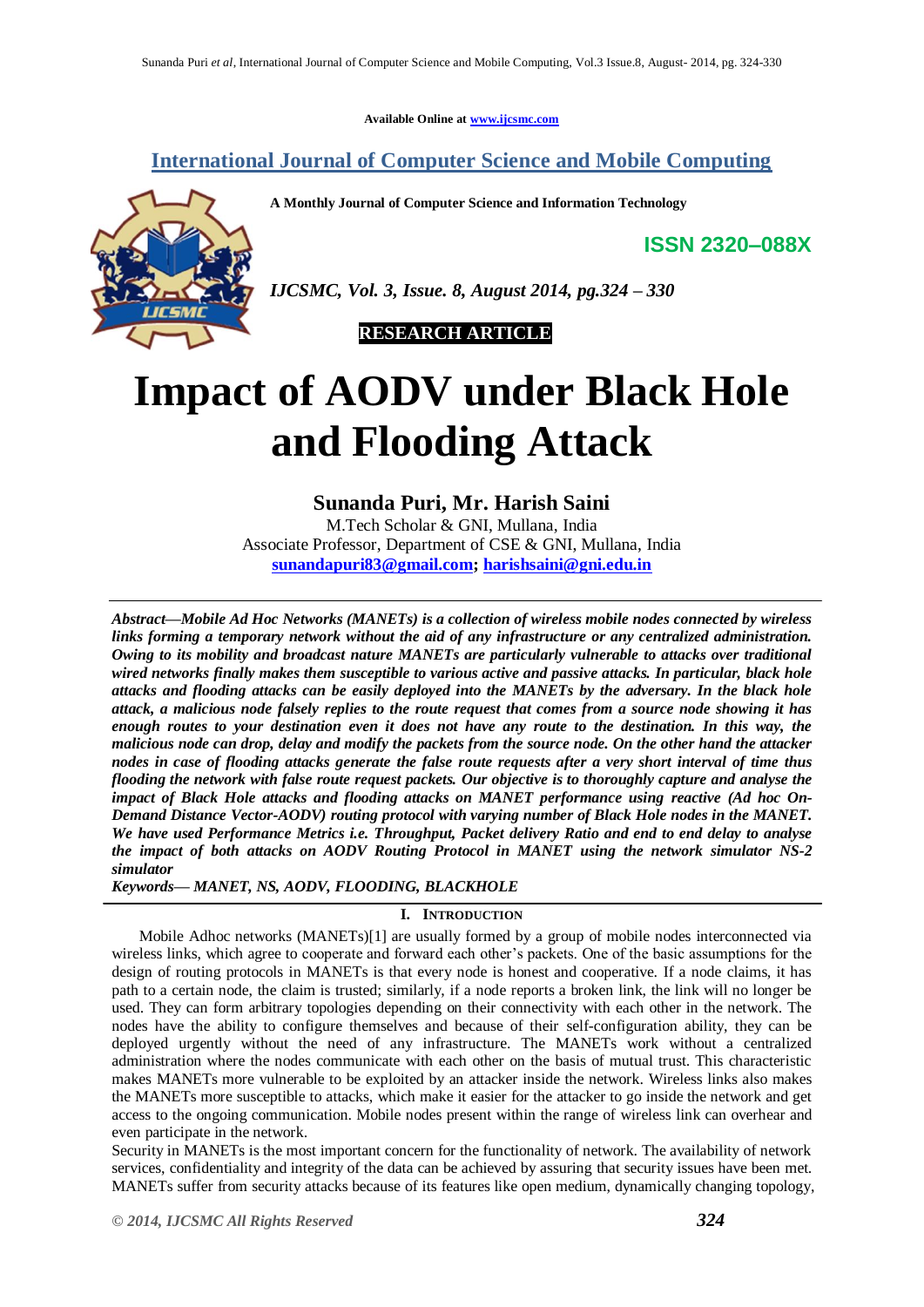no central monitoring and management, cooperative algorithms and no defence mechanism. This assumption introduces vulnerability to several types of denial of service (DoS) attacks [5], particularly packet dropping attack. Adversary can easily join the network and drop routing packets passing through it that are expected to be relayed in order to disrupt the regular communications. Consequently, all the routes passing through this node fail to establish a correct routing path between the source and destination nodes.

# **II. SECURITY ISSUE IN MANET**

# **2.1 Wireless Medium**

Wireless medium is free to access by everyone and it's prone to bit errors or interfacing problem.

# **2.2 Lack of Centralized Management**

There is no central authority to monitor the traffic in a highly dynamic and large scale ad-hoc network and that makes the detection of attacks difficult.

#### **2.3 Resource Availability**

An attacker can easily become an important routing agent and disrupt the network operation by disobeying the protocol specifications as a Mobile Adhoc network is based on cooperative environments.

# **2.4 Infrastructure Less**

There are no specific infrastructures for addressing, key distribution, certificates etc.

**2.5 Scalability:** The protocols and services that are applied to the adhoc network should be compatible to the continuously changing scale of the adhoc network.

# **2.6 Dynamic topology**

Dynamic topology may violate the trust relationship among the nodes.

#### **2.7 Restricted power supply**

Node in mobile ad-hoc network can behave in a selfish manner when there is consumption of battery to support some functions in the network.

# **2.8 Bandwidth constraint**

Cooperation based security solutions must consider the bandwidth limitation associated with links.

#### **2.9 Multi hop Routing**

As the nodes are dependent on each other for routing, adversaries can generate fabricated routes to create routing loops, false routes etc.

# **III.SECURITY ATTACKS IN MANET**

The attacks can be categorized on the basis of the source of the attacks i.e. Internal or External, and on the behaviour of the attack i.e. Passive or Active attack.

#### **3.1 Internal attacks**

These types of attacks have a direct impact on the nodes that are working in a network. Internal attacks may broadcast wrong type of information to other nodes. These types of attacks are more difficult to be handled as compared to external attacks as internal attacks are initiated by the authorized nodes in the networks, and might come from both compromised and misbehaving nodes.

# **3.2 External attacks**

External attacks are carried out by nodes that do not belong to the domain of the network. Unlike internal attacks external attacks are mainly due to the nodes outside the networks who want to get access to the network and once they get access to the network they start sending bogus packets, denial of service in order to disrupt the performance of the whole network. These attacks usually aim to cause network congestion, denying access to specific network function or to disrupt the whole network operations.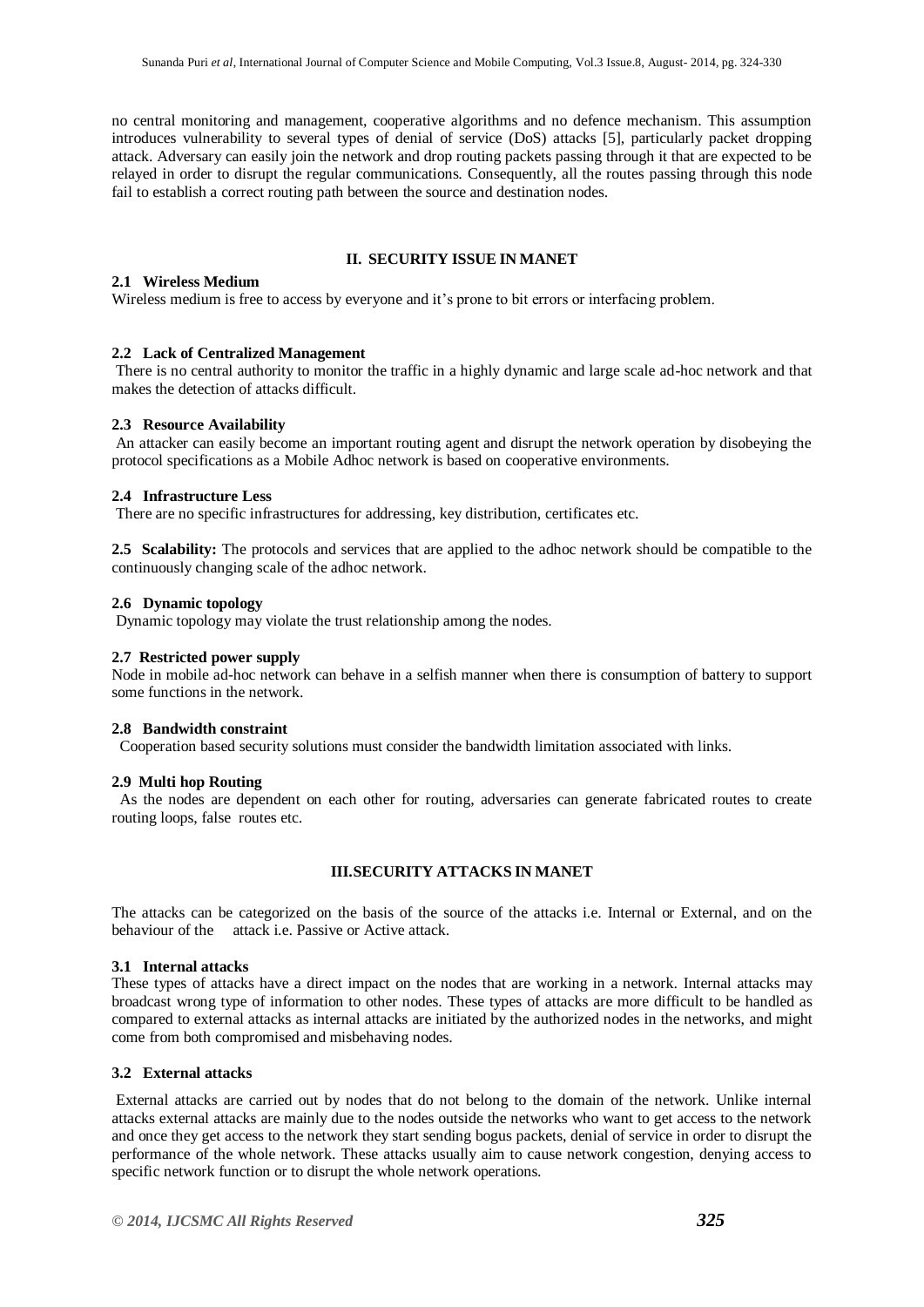# **3.3 Black Hole Attack in MANET'S**

Black hole attack is a kind of Denial of Service (DoS) attacks in MANET. In this attack, a malicious node waits the Route Request message (RREQ) from the neighbour nodes. When it receives the RREQ message, it sends immediately a false RREP with high sequence number to the source node. The source node assumes that the route is fresh route. However, when the source node sends the data packet to the destination node by using this route, the malicious node does not relay the packet and absorbs all data packet. This is called as black hole attack. In the case of multiple malicious nodes that work together with cooperatively, the effect will be more. This type of attack is known as cooperative black hole attack.

#### **3.4 Flooding Attack in MANET'S**

Flooding attack is a attack which is present at the network layer by the malicious/attacker node. This attack is based on DOS in which the attacker node broadcast the false packet in the network. The main aims of attacker node to consume the available resources like bandwidth, battery power etc. so that legitimated user are not able to use these network resources for valid communication. Flooding attack is easy to implement but it can cause severe damages. The flooding attack can be differentiating it into two categories Data flooding or RREQ flooding. In RREQ flooding the attacker nodes floods the RREQ in the complete network that takes a lot of resources of the network . In data flooding the attacker nodes makes a paths between all the nodes in the whole network .The attacker nodes sends a unlimited amount of useless and unnecessary data packets into the network once they established a path which is directed to all the other nodes in the network. These unlimited  $\&$ unwanted data packets in the network and it cause to congest the whole network. Any node at that time to serves as destination node will be busy all the time by receiving useless, false , unnecessary and unwanted data packets in the network at all the time**.**

# **IV.MATERIAL & METHODS**

Our work is to analyze the impact of Black hole attack and Flooding Attack in AODV routing protocol based on throughput, packet delivery ratio and end to end delay. We analyzed the Black Hole attack and flooding attack with different scenarios of the network by varying the number of Black hole nodes and the flooding nodes by keeping the total number of nodes fixed to analyze the performance of the network with AODV routing protocol without attack and under the attack.

#### **4.1 Parameters**

#### *4.1.1 Throughput*

The average rate at which the total number of data packet is delivered successfully from one node to another over a communication network is known as throughput. The result is found as per KB/Sec. It is calculated by Throughput= (number of delivered packet \* packet size) / total duration of simulation.

#### *4.1.2 Packet delivery Ratio*

This is the ratio of total number of packets successfully received by the destination nodes to the number of packets sent by the source nodes throughout the simulation.

#### *4.1.3 End-to-End delay*

It refers to the time taken for a [packet](http://en.wikipedia.org/wiki/Packet_%28information_technology%29) to be transmitted across a [network](http://en.wikipedia.org/wiki/Computer_network) from source to destination. This metric includes all possible delay that may be caused by buffering during route discovery, queuing at the interface queue, retransmission delay at the MAC layer, propagation and transfer time. It is defined as the time taken for a data packet to be transmitted across a MANET from source to destination. The simulation work is done by using the NS-2 simulator.

# **4.2 Network Simulator (NS-2)**

Network simulator (NS-2) is an open source, discrete event simulation tool. It provides support for simulation of routing, multicast protocols and IP protocols over wired, wireless and satellite networks. It can generate graphical details of network traffic through the NAM. It is written in the C++ programming language with the Object Tool Common Language (OTcl) as the front-end interpreter. For this dissertation NS-2(version NS-2.33) was chosen as a network simulator.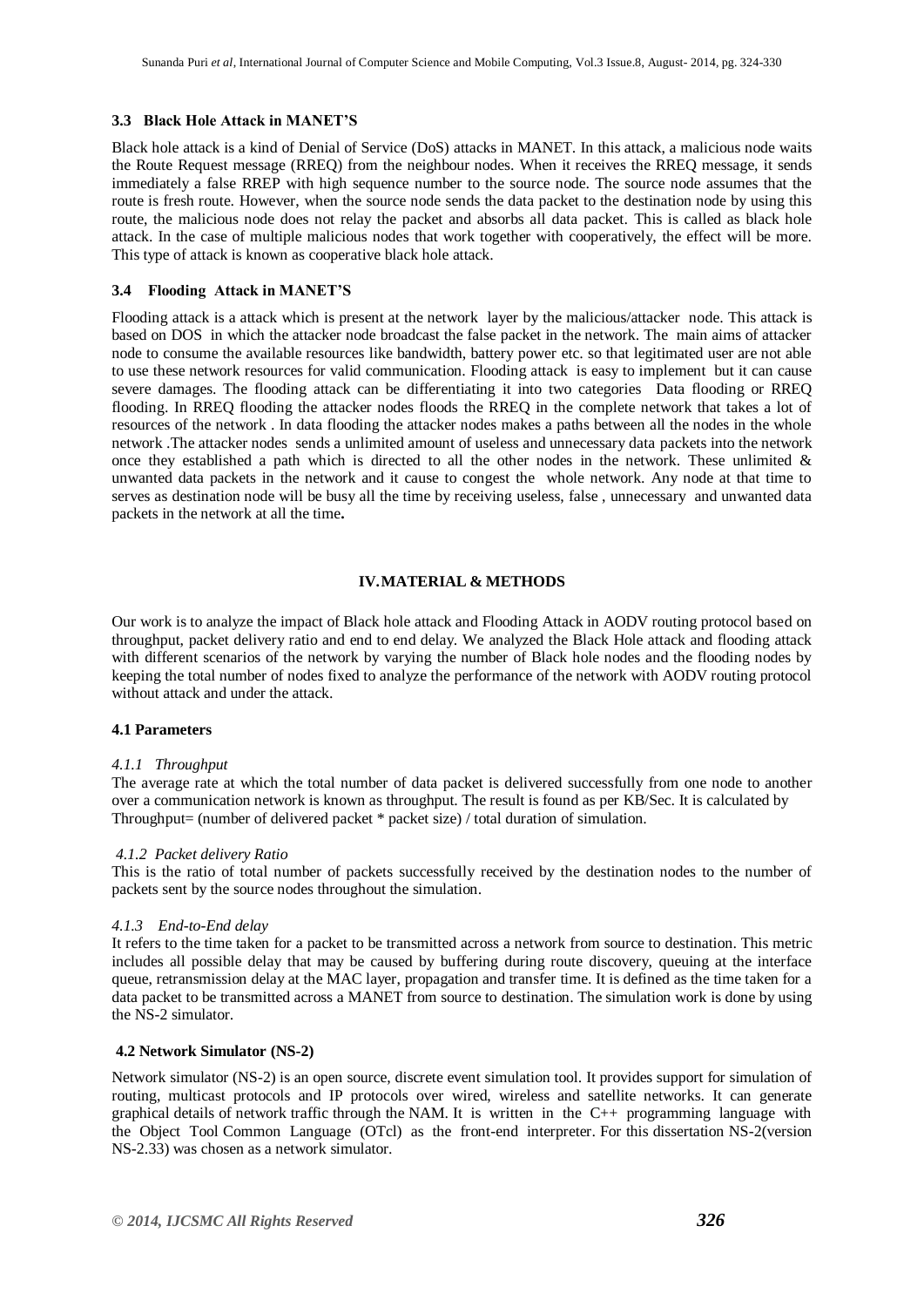# *4.2.1 NS-2 Structure*

To simulate the network, user has to program with OTcl script language to initiate an event scheduler and set up the network topology using the network objects and tell traffic sources when to start and stop transmitting packets through the event scheduler. OTcl script is executed by NS-2.

# *4.2.2 NAM*

The Network Animator NAM is a graphic tool used with NS-2. It requires a nam-trace file recorded during the simulation and will then show a visual representation of the simulation.

#### *4.2.3 Agents*

Agents are defined as the endpoints where packets are created and consumed. The agents are all connected to their parent class, simply named Agent. This is where their general behavior is set and the offspring classes are based on some alterations to the inherent functions in the parent class. The modified functions will overwrite the old and thereby change the performance in order to simulate the desired protocol.

# *4.2.4 X-Graph*

One part of the NS-allinone package is 'xgraph', a plotting program which can be used to create graphic representations of simulation results.

# **4.3 Performance Analysis**

To investigate the effects of blackhole and flooding attack in AODV routing protocol, we have simulated the scenarios of MANET with and without black hole nodes and the flooding nodes.

To test the protocol, we used simulations of a network with 20 nodes with and without the black hole attack and the flooding attack. We have conducted four scenarios of the network with AODV routing protocol by increasing the numbers of black hole nodes and the attacker nodes for flooding node firstly two then four and finally six. We then compared the results of these simulations under various scenarios.

| Simulator                  | NS-2 (ver. 2.33)       |
|----------------------------|------------------------|
| Simulation Time            | 500(s)                 |
| Number of Mobile Nodes     | 20                     |
| <b>Mobility Model</b>      | Random Waypoint Model  |
| Black hole / Flooding Node | 0,2,4,6                |
| Topology                   | 750m x750m             |
| <b>Transmission Range</b>  | 250m                   |
| <b>Routing Protocols</b>   | <b>AODV</b>            |
| Traffic                    | Constant Bit Rate(CBR) |
| Pause Time                 | 2(s)                   |
| Packet Size                | 512 bytes              |
| Data Rates                 | 10 Kbits               |

#### **Table: 4.1 Simulation Setup**

### **V. RESULTS & DISCUSSIONS**

We compared the results of these simulations to understand the network and node behaviours. The results of the simulation show that the packet loss in the network increases with increase in number of attacker nodes. This is due to increased congestion in the routes towards the attacker nodes. Mobile Ad hoc networks may also experience packet loss due to parameters employed. In our four simulations of network, we noticed that the variation of data loss due to network parameters such as the distribution of the nodes changed.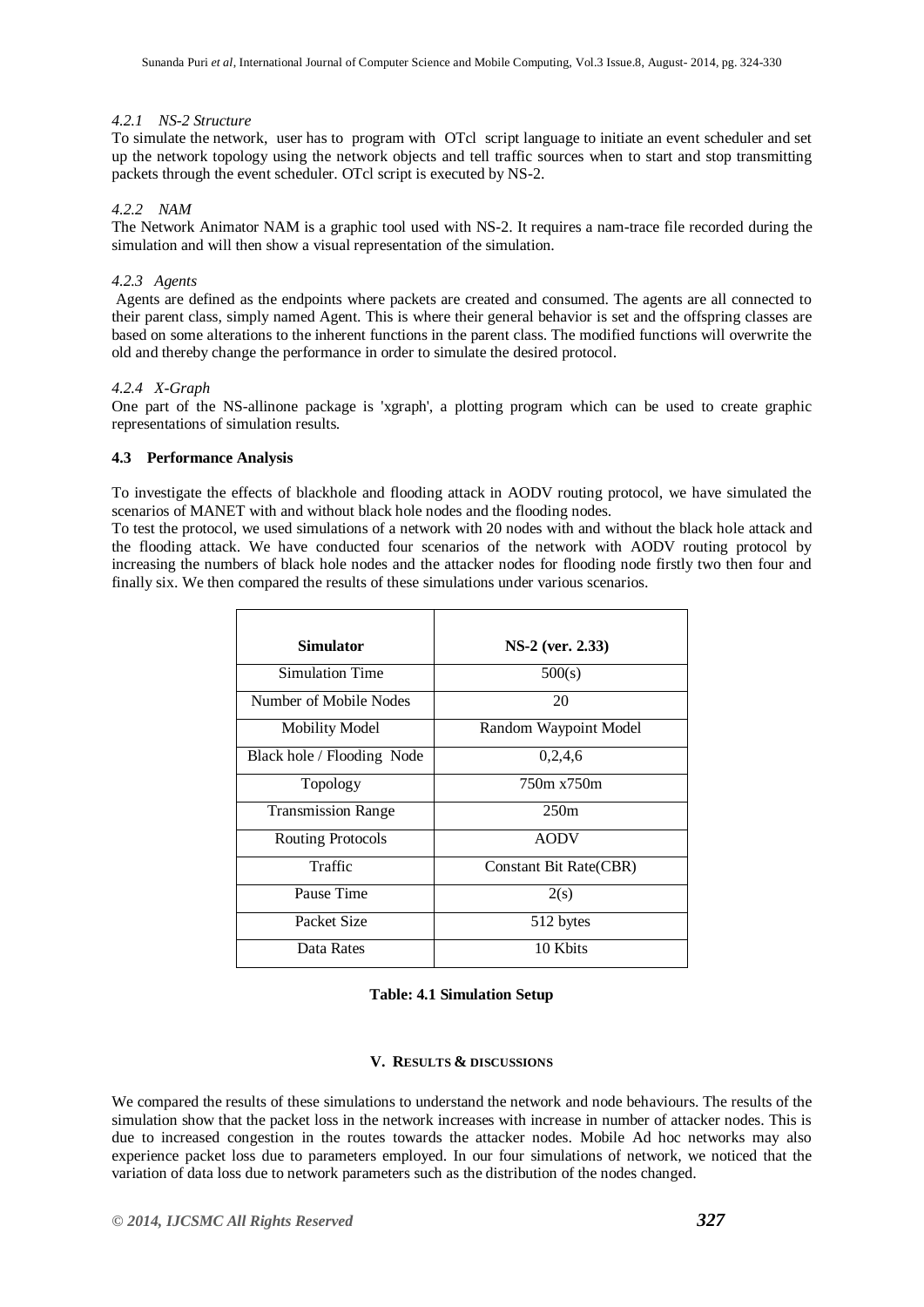# **5.1 Throughput**

The average rate at which the total number of data packet is delivered successfully from one node to another over a communication network is known as throughput. The result is found as per KB/Sec.

It is calculated by Throughput= (number of delivered packet \* packet size) / total duration of simulation

It is obvious that the throughput for AODV is some time high and sometimes low. The malicious node discards the data rather than forwarding it to the destination, thus effecting throughput.

The results of the simulation show that the throughput in the network with a Blackhole node decreases by increasing the number of blackhole nodes in the network. In the case of flooding attack the throughput also decreases with the increase in the flooder node. But the impact of the Blackhole attack is more severe than flooding attack. The performance of the network degrades much higher in presence of the blackhole attack as compared to flooding attack. It is obvious that the throughput for the case with AODV, without attack, is higher than the throughput of AODV under attack as also shown in figure 3.8. The throughput keeps on decreasing as the numbers of malicious nodes/ flooding nodes are increased in the network keeping the total number of nodes constant in each scenario. This is because of the fewer routing forwarding and routing traffic. Here the malicious node discards the data rather than forwarding it to the destination and the flooding nodes consume the bandwidth, thus effecting throughput. As throughput is the ratio of the total data received from source to the time it takes till the receiver receives the last packet



Fig-5.1.Throughput for AODV Protocol with Black Hole Node/Flooding Node.

# **5.2 Packet delivery Ratio (PDR)**

The results of the simulation show that the number of packets successfully delivered in the network with a Black hole node/Flooding node decreases by increasing the number of attacker nodes in the network. This is due to increase in the probability that more number of packets that pass through the black hole node increases with increase in the number of the black hole node. The malicious node discards the data rather than forwarding it to the destination. In the presence of more flooding attacker nodes the congestion in the network is increased. As such nodes are increased in the network more and more packets are discarded thus affecting the delivery ratio of the network.



Fig-5.2.Packet Delivery Ratio for AODV Protocol with Black Hole Node/Flooding Node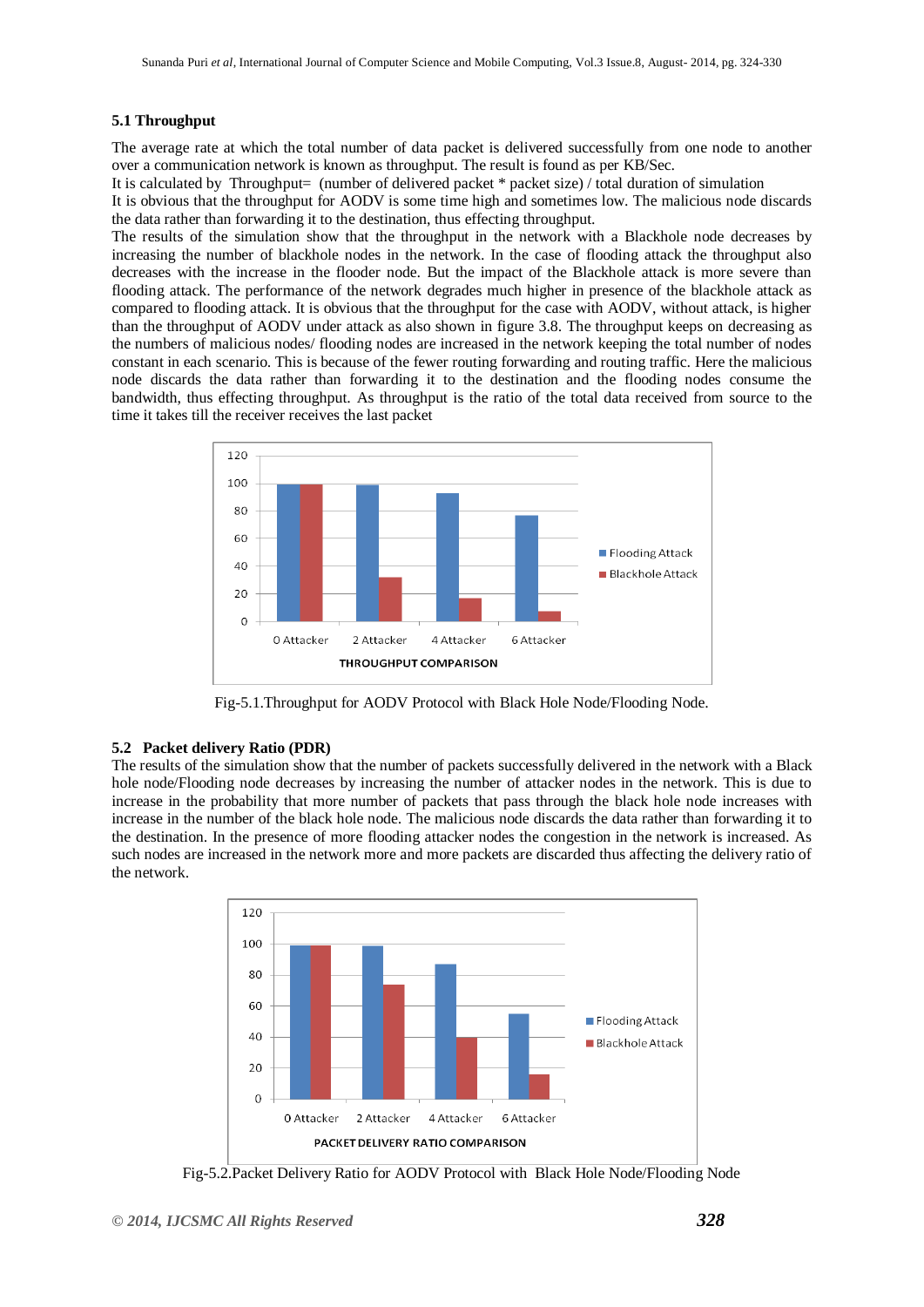#### **5.3 End to End Delay (E2E delay)**

End-to-end delay refers to the time taken for a packet to be transmitted across a network from source to destination. This metric includes all possible delay that may be caused by buffering during route discovery, queuing at the interface queue, retransmission delay at the MAC layer, propagation and transfer time. It is defined as the time taken for a data packet to be transmitted across a MANET from source to destination.

The results of the simulation show that the end to end delay keeps on increasing as the number of attacker nodes are increased in the network. The attacker nodes present in the network drop the packets and hence a retransmission is required. As such nodes are increased in the network the probability of the packet being getting dropped also increases thus more and more retransmissions are required and thus increasing the overall end to end delay with the increase in attacker nodes.



Fig-5.3.End to End Delay for AODV Protocol with Black Hole Node/Flooding Node

#### **VI.CONCLUSION**

The future of ad- hoc networks is really appealing, giving the vision of anytime, anywhere and cheap communications. Before those imagined scenarios come true, huge amount of work is to be done in both research and implementation. We tried to discover and analyze the impact of Black Hole attack and the flooding attack in MANETs using AODV routing protocol by generating the traffic using the CBR, the same needs to be tested for the other ways of generating traffic i.e. exponential or the Poisson. There is a need to analyze Black Hole attack and the flooding attack in other MANETs routing protocols such as DSR, TORA and GRP. Other types of attacks such as Wormhole, Jellyfish and Sybil attacks are needed to be studied in comparison with Black Hole attack. They can be categorized on the basis of how much they affect the performance of the network. Although many solutions have been proposed but still these solutions are not perfect in terms of effectiveness and efficiency. If any solution works well in the presence of one attack, it cannot be applicable in case of other attacks. The detection of the Black Hole attack and the flooding attack as well as the elimination strategy for such behaviour has to be carried out for further research.

#### **REFERENCES**

[1] Soufiene Djahel, Farid Naıt-abdesselam, and Zonghua Zhang 2011 "Mitigating Packet Dropping Problem in Mobile AdHoc Networks: Proposals and Challenges" publish in IEEE communications surveys & tutorials, vol. 13, no. 4, fourth quarter 2011

- [3] Harjeet Kaur , Manju Bala , Varsha Sahni *"*Study of Blackhole Attack Using Different Routing Protocols in MANET" published in International Journal of Advanced Research in Electrical, Electronics and Instrumentation Engineering Vol. 2, Issue 7, July 2013
- [4] Bala, Anu, Munish Bansal, and Jagpreet Singh. "Performance analysis of MANET under blackhole attack." Networks and Communications, 2009. NETCOM'09. First International Conference on. IEEE, 2009

<sup>[2]</sup> [www.wikipedia.org](http://www.wikipedia.org/)